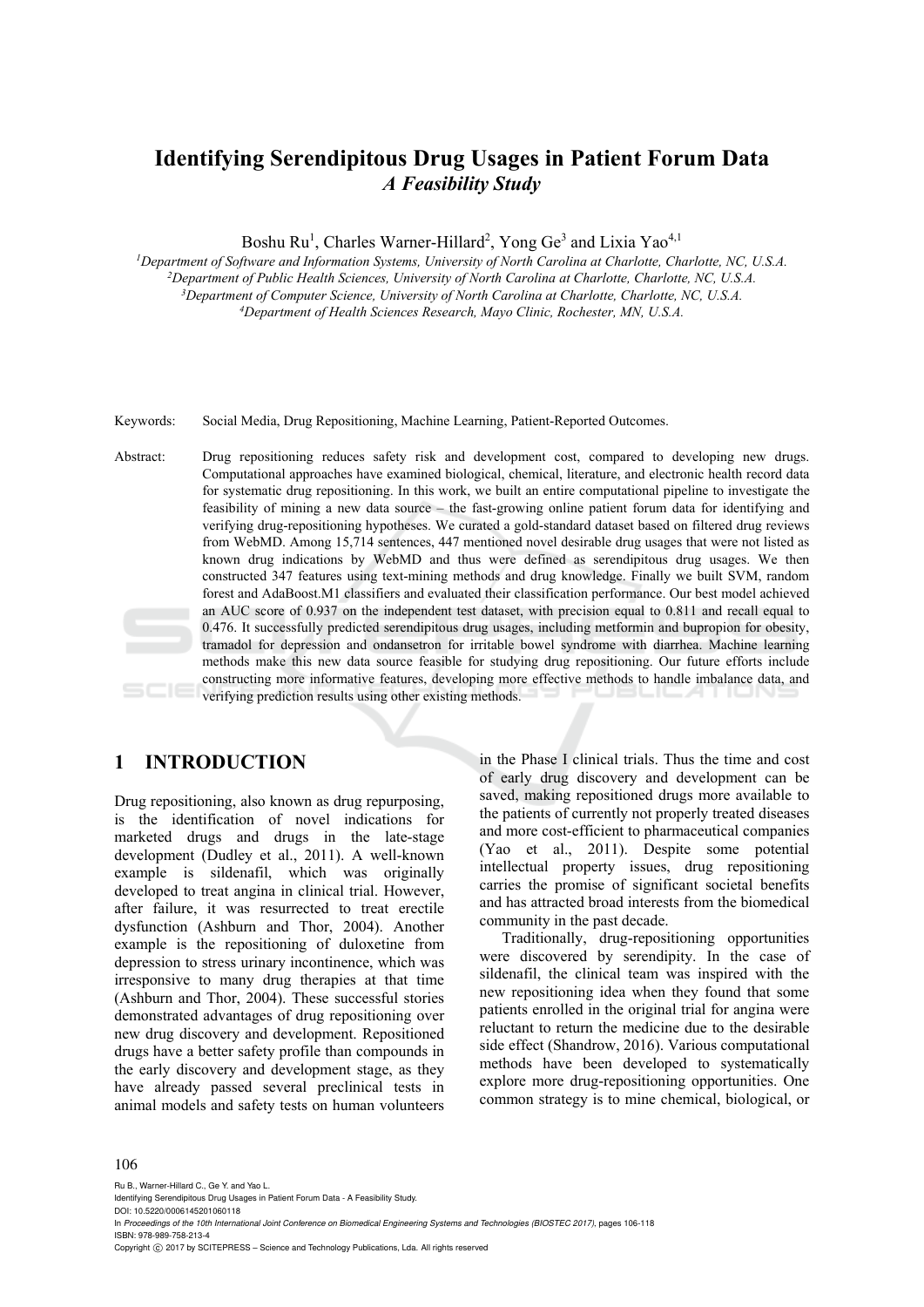clinical data for drug similarity, disease comorbidity, or drug-disease associations that imply repositioning opportunities (Dudley et al., 2011, Andronis et al., 2011). For instance, Keiser et al. (2009) compared chemical structure similarities among 3,665 drugs and 1,400 protein targets to discover unanticipated drug-target associations and implicated the potential role of Fabahistin, an allergy drug, in treating Alzheimer's disease. Sanseau et al. (2012) investigated data from genome-wide association studies to systematically identify alternative indications for existing drugs and suggested repositioning denosumab, which was approved for osteoporosis, for Crohn's disease. Hu and Agarwal (2009) created a drug-disease network by mining the gene-expression profiles in GEO datasbase and the Connectivity Map project. By analyzing topological characteristics of this network, they inferred the effects of cancer and AIDS drugs for Huntington's disease. Wren et al. (2004) constructed a network of biomedical entities including genes, diseases/phenotypes, and chemical compounds from MEDLINE (U.S. National Library of Medicine, 2016a), and computationally identified novel relationships between those biomedical entities in scientific publications. One such relationship they found and validated in the rodent model was between chlorpromazine and cardiac hypertrophy. Gottlieb et al. (2011) designed an algorithm called PREDICT, to discover novel drug-disease associations from OMIM, DrugBank, DailyMed, and Drugs.com. Their algorithm predicted 27% of drug-disease associations in clinical trials registered with clinicaltrial.gov. Although these computational methods have demonstrated their promise, they often face the issue of high false positive rates (Dudley et al., 2011, Shim and Liu, 2014). One primary reason is sharing similar chemical structures or cooccurring in the same publication does not always imply medical relevance. Also, ignoring the context (e.g., whether the similarity or validation is observed in experiments on molecular, cell line, or animal models) might impact their capability to be translated to human beings.

More recently, researchers began to verify some drug-repositioning hypotheses using the Electronic Health Record (EHR) data. For example, Khatri et al. (2013) retrospectively analyzed the EHR of 2,515 renal transplant patients at the University Hospitals Leuven to confirm the beneficial effects of atorvastatin on graft survival. Xu et al. (2014) verified that metformin, a common drug for type 2 diabetes, is associated with improved cancer survival rate by analyzing the patients' EHR data from

Vanderbilt University Medical Center and Mayo Clinic. These proof-of-concept studies also witnessed several limitations, due to the nature of EHR data: (1) EHR systems do not record the causal relationships between events (e.g., drugs and side effects) as they are mostly designed for clinical operation and patient management instead of research. Whether a statistical association is causal needs to be verified through temporal analysis with a lot of assumptions. Therefore, the models become disease and/or drug specific and remain difficult to generalize and automate in large scale. (2) A significant amount of valuable information, such as the description of medication outcomes, is stored in clinicians' notes in free-text format (Yao et al., 2011). Mining these notes requires advanced natural language processing techniques and presents patient privacy issues. (3) In the US, data from a single provider's EHR system only provide an incomplete piece of patient care (Xu et al., 2014). Integrating EHR data from multiple providers may be a solution, but currently encounters legal and technical challenges, as discussed in depth by Jensen et al. (2012). Due to these limitations, neither EHR, nor any of scientific literature, biological, and chemical data alone appear sufficient for drug repositioning research. We need to identify additional data sources that contain patient medication history and outcomes, as well as develop advanced data integration methods to identify synergistic signals.

In the last decade or so, another type of patient data has increased exponentially in volume with the emergence of smart phones and social media websites. People today not only post their travel pictures but also share and discuss their experiences with diseases and drugs in patient forums and social media websites, such as WebMD, PatientsLikeMe, Twitter, and YouTube (Ru et al., 2015). Such data directly describes drug-disease associations in real human patients and bypasses the translational hurdle from cell-line or animal model to human, thus has led to increased research interests. For example, Yang et al. (2012) detected adverse drug reaction (ADR) signals from drug related discussions in the MedHelp forum by using an ADR lexicon created from the Consumer Health Vocabulary. Yates and Goharian (2013) extracted ADR in the breast cancer drug reviews on askpatient.com, drugs.com, and drugratingz.com using a ADR synonym list generated from the United Medical Language System (UMLS) specifically for breast cancer. Rather than collecting existing social media discussions, Knezevic et al. (2011) created a Facebook group for people to report their ADR outcomes and found social media a highly sensitive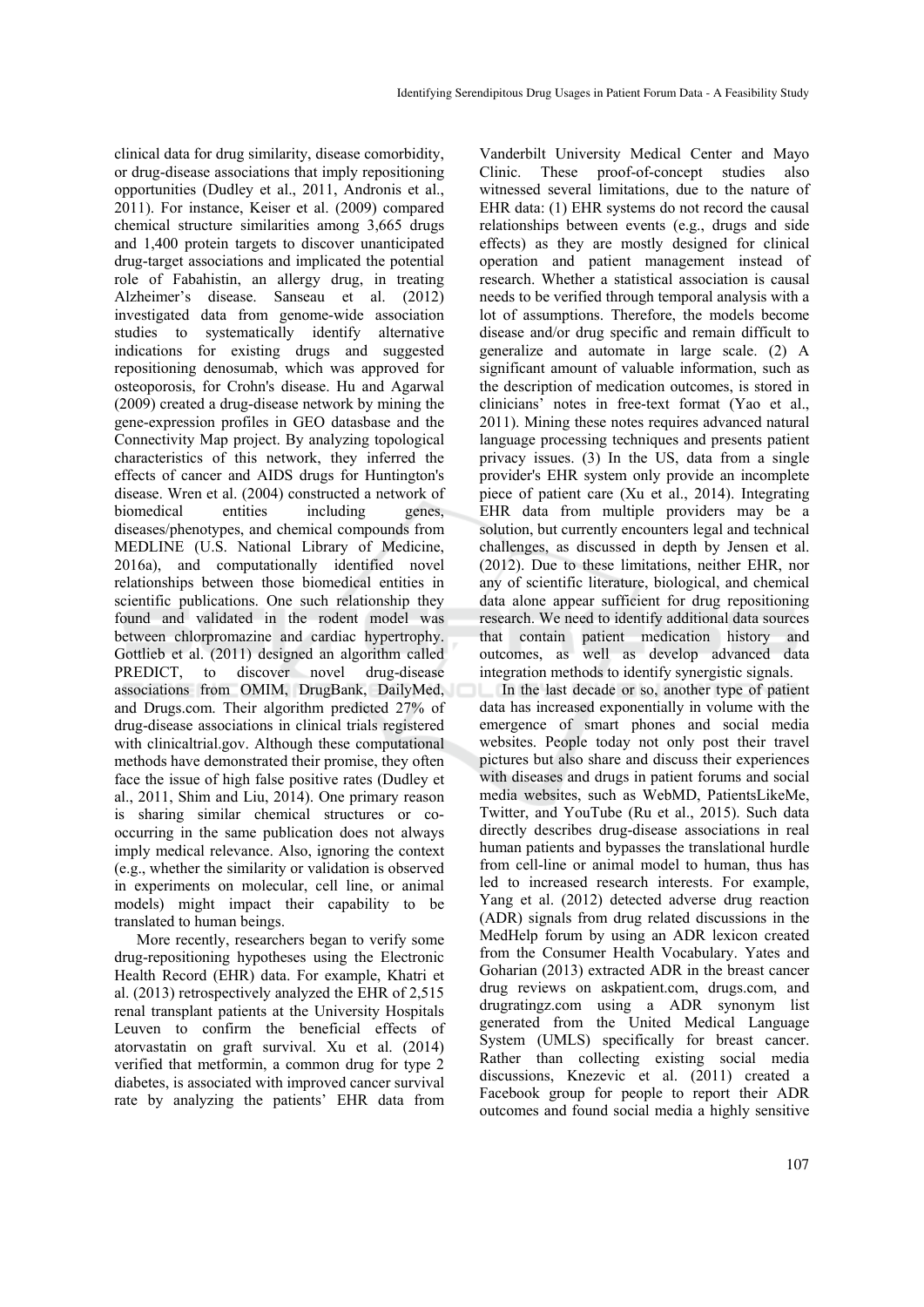instrument for ADR reporting . Powell et al. (2016) investigated the MedDRA Preferred Terms that appeared on Twitter and Facebook and found 26% of the posts contained useful information for postmarketing drug safety surveillance.

In this work, we expand current social media mining research that is primarily ADR focused to the discovery of serendipitous drug usages, which can suggest potentially new drug repositioning hypotheses. We build a computational pipeline based on machine learning methods to capture the serendipitous drug usages on the patient forum published by WebMD, which was reported in a previous study (Ru et al., 2015) to have high-quality patient reported medication outcomes data. However, this is an extremely difficult machine learning task because: (1) User comments on patient forum are unstructured and informal human language prevalent with typographic errors and chat slangs. It is unclear how to construct meaningful features with prediction power; (2) the mentioning of serendipitous drug usages by nature is very rare. Based on our experience with the drug reviews on WebMD, the chance of finding a serendipitous drug usage in user posts is less than 3% (See Methods). Therefore, we caution the audience that our objective in this work is not to build a perfect pipeline or a high performance classifier, but to perform a feasibility check and identify major technical hurdles in the entire workflow. We plan to direct our systems engineering efforts towards improving the performance of those bottleneck modules as the next step.

### **2 METHODS**

In this feasibility study, we built the entire computational pipeline using standard tools and applications, to identify serendipitous drug usages in patient forum data, which includes data collection, data filtering, human annotation, feature construction and selection, data preprocessing, machine learning model training and evaluation, as illustrated in Figure 1. Each module is further described below.

#### **2.1 Data Collection**

We started by collecting drug reviews posted by anonymous users on the patient forum hosted by WebMD. WebMD is a reputable health care website that exchanges disease and treatment information among patients and healthcare providers. In its patient forum, after filling the basic demographic information including gender and age group, users are allowed to rate drugs in terms of effectiveness, ease of use, overall satisfaction, and post additional comments about their medication experience (See Figure 2). We chose it based on two considerations: (1) With over 13 years' history of operation and on average over 150 million unique visits per month, WebMD contains a large volume of drug reviews that is highly desirable for conducting systematic studies. (2) The quality of drug reviews was reported to be superior to many other social media platforms in a previous study (Ru et al., 2015). Spam reviews, commercial advertisements, or information irrelevant to drugs or diseases are rare, probably thanks to their forum modulators. We downloaded a total number of 197,883 user reviews on 5,351 drugs by the date of March 29, 2015. Then, we used Stanford CoreNLP (Manning et al., 2014) to break down each free-text comment into sentences, which is the standard unit for natural language processing and text mining analysis.

### **2.2 Gold Standard Dataset for Serendipitous Drug Usages**

In machine learning and statistics, gold standard, or accurately classified ground truth data is highly desirable, but always difficult to obtain for



Figure 1: A workflow to identify serendipitous drug usages in patient forum data.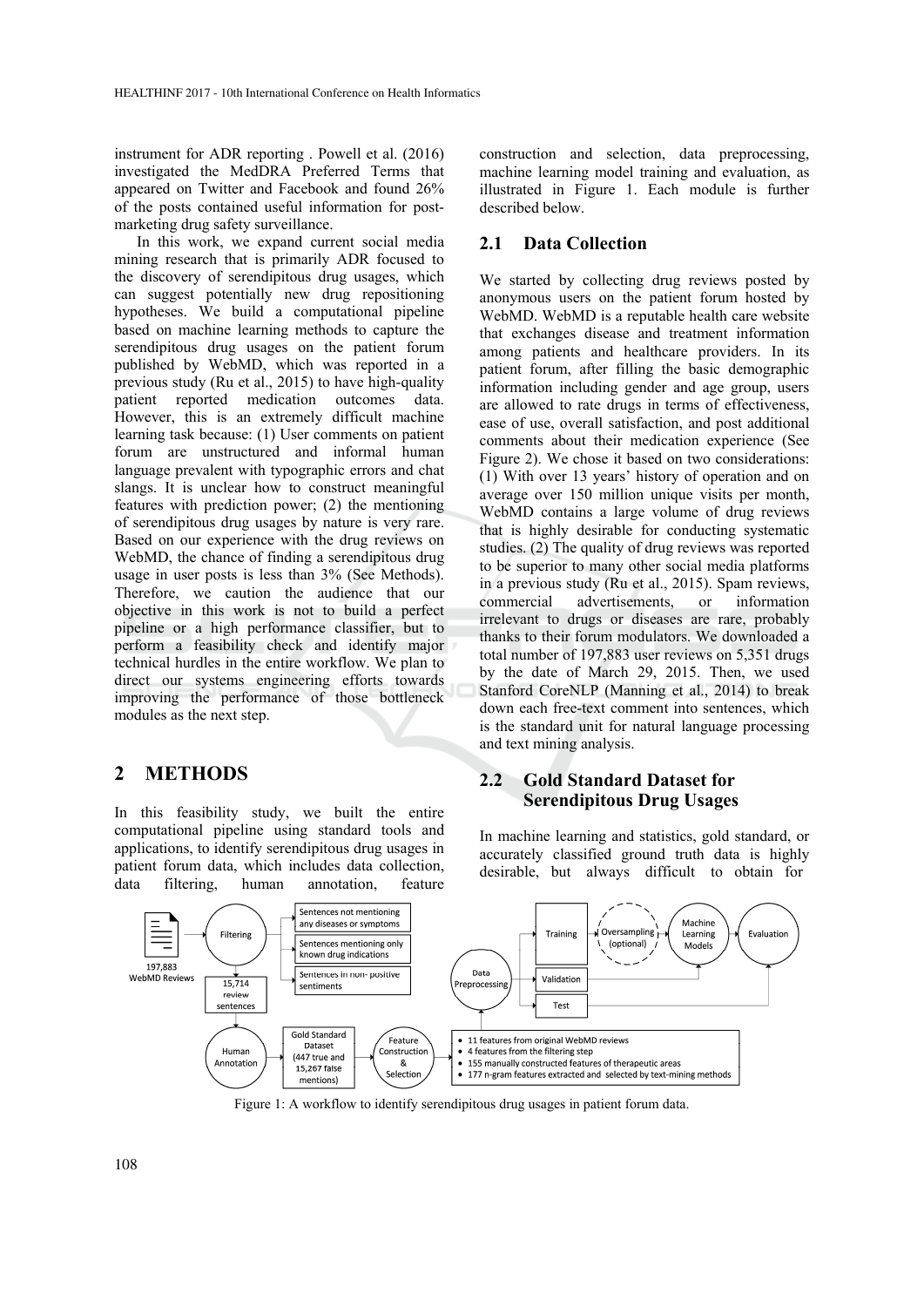supervised learning tasks. For identifying serendipitous drug usages, it would be ideal if a database of drug usages approved globally or customarily used off-label were readily available as the benchmark for known drug usages. The professional team at WebMD has published monographs to introduce each drug, including information on drug use, side effects, interactions, overdose, etc. We thus used such data as the benchmark for known drug usages in this work. We assume a drug use is serendipitous if the user mentioned improvement of his or her condition or symptom that was not listed in the drug's known indications according to WebMD (See the examples in Figure 2). Otherwise, we set the mentioned drug use to be non-serendipitous. Below we explain in more details how we applied this principal to semiautomatically prepare our gold standard dataset for serendipitous drug usages.

#### **2.3 Data Filtering**

Three filters were designed to reduce the number of drug review sentences to a number more manageable for human annotation. Firstly, we identified and removed review sentences that did not mention any disease or symptom at all, because these sentences have no chance to be related to serendipitous drug usages. To do this, we selected the UMLS concepts in English and with the semantic types equal to *Disease or Syndrome*, *Finding*, *Injury or Poisoning*, *Mental or Behavioral Dysfunction*, *Neoplastic Process*, or *Sign or Symptom* and used them to approximate medical concepts that could be related to serendipitous drug usages. We then used MetaMap (Aronson and Lang, 2010) to identify these medical concepts in each review sentence. Next, for sentences that did mention any of those concepts, we used SNOMED CT (U.S. National Library of Medicine, 2016b) to determine whether the mentioned concept is semantically identical or

similar to the drug's known indications listed on WebMD. Mathematically SNOMED CT is a directed acrylic graph model for medical terminology. Medical concepts are connected by defined relationships, such as *is-a*, *associated with*, and *due to*. The semantic similarity between two concepts was usually measured by the length of the shortest path between them in the graph (Pedersen et al., 2007, Shah and Musen, 2008). If the medical concept mentioned in a review sentence was more than three steps away from the known indications of the drug, we assumed the mentioned medical concept was more likely to be an unanticipated outcome for the drug and kept the sentence in the dataset for the third filter. Otherwise, we excluded the sentence from further evaluation, as it was more likely to be related to the drug's known usage rather than serendipitous usage we were looking for. In the third step, we used the sentiment analysis tool, Deeply Moving (Socher et al., 2013) offered by the Stanford Natural Language Processing Group to assess the sentiment of each sentence where unanticipated medical concept occurred. We filtered out all sentences with *Very Negative, Negative,* or *Neutral* sentiment and only kept those with *Positive*  or *Very Positive* sentiments because serendipitous drug usages are unexpected but desirable outcomes to patients. Negative sentiment is more likely to be associated with undesirable side effects or potential drug safety concerns. After these three filtering steps, 15,714 drug review sentences remained for further human annotation.

### **2.4 Human Annotation**

One public health professional and one health informatics professional with master degrees, independently reviewed the 15,714 sentences and annotated whether each sentence was a true mention of serendipitous drug usage based on the benchmark

|                                                                                                                                                                                                                                                                                                                                                   | <b>Condition: Rheumatoid Arthritis</b>                                    | 11/11/2010 1:50:24 PM     | <b>Condition: Asthma</b>                                                                                                                                                                                                                                  | 4/27/2010 10:19:20 AM |
|---------------------------------------------------------------------------------------------------------------------------------------------------------------------------------------------------------------------------------------------------------------------------------------------------------------------------------------------------|---------------------------------------------------------------------------|---------------------------|-----------------------------------------------------------------------------------------------------------------------------------------------------------------------------------------------------------------------------------------------------------|-----------------------|
| Reviewer:                                                                                                                                                                                                                                                                                                                                         | 35-44 Female on Treatment for 6 months to less than 1 year (Patient)      |                           | 55-64 Female (Patient)<br>Reviewer:                                                                                                                                                                                                                       |                       |
|                                                                                                                                                                                                                                                                                                                                                   | <b>Effectiveness</b>                                                      | *****                     | <b>Effectiveness</b>                                                                                                                                                                                                                                      | *****                 |
|                                                                                                                                                                                                                                                                                                                                                   | Ease of Use                                                               | *****                     | Ease of Use                                                                                                                                                                                                                                               | *****                 |
|                                                                                                                                                                                                                                                                                                                                                   | Satisfaction                                                              | *****                     | Satisfaction                                                                                                                                                                                                                                              | *****                 |
| Comment:<br>Doctor prescribed this after I stopped taking Plaquenel due to stomach upset. In<br>addition to RA I have a history of IBS, sensitive stomach and I have tolerated this<br>medication well. It has greatly improved my IBS while moderately improving my RA<br>pain. Ony side effect is feeling full, thirsty and ocassional gut pain |                                                                           |                           | Comment:<br>This clears up my bronchial spasms so quickly and as a bonus, it clears up my<br>eczema! I have asked my doctor to prescribe it regularly for my skin condition and<br>he says there are too many side effects. too bad. It is a wonder drug. |                       |
|                                                                                                                                                                                                                                                                                                                                                   | 16 people found this review helpful.<br>Was this review helpful? Yes   No | <b>A</b> Report This Post | 2 people found this review helpful.<br>Was this review helpful? Yes   No                                                                                                                                                                                  | Report This Post      |

Figure 2: Examples of serendipitous drug usage mention on WebMD. In the example on the left, a patient reported that his irritable bowel syndrome (IBS) symptoms were alleviated when taking sulfasalazine to treat rheumatoid arthritis. In the example on the right, an asthma patient taking prednisone reported the improvement of her eczema.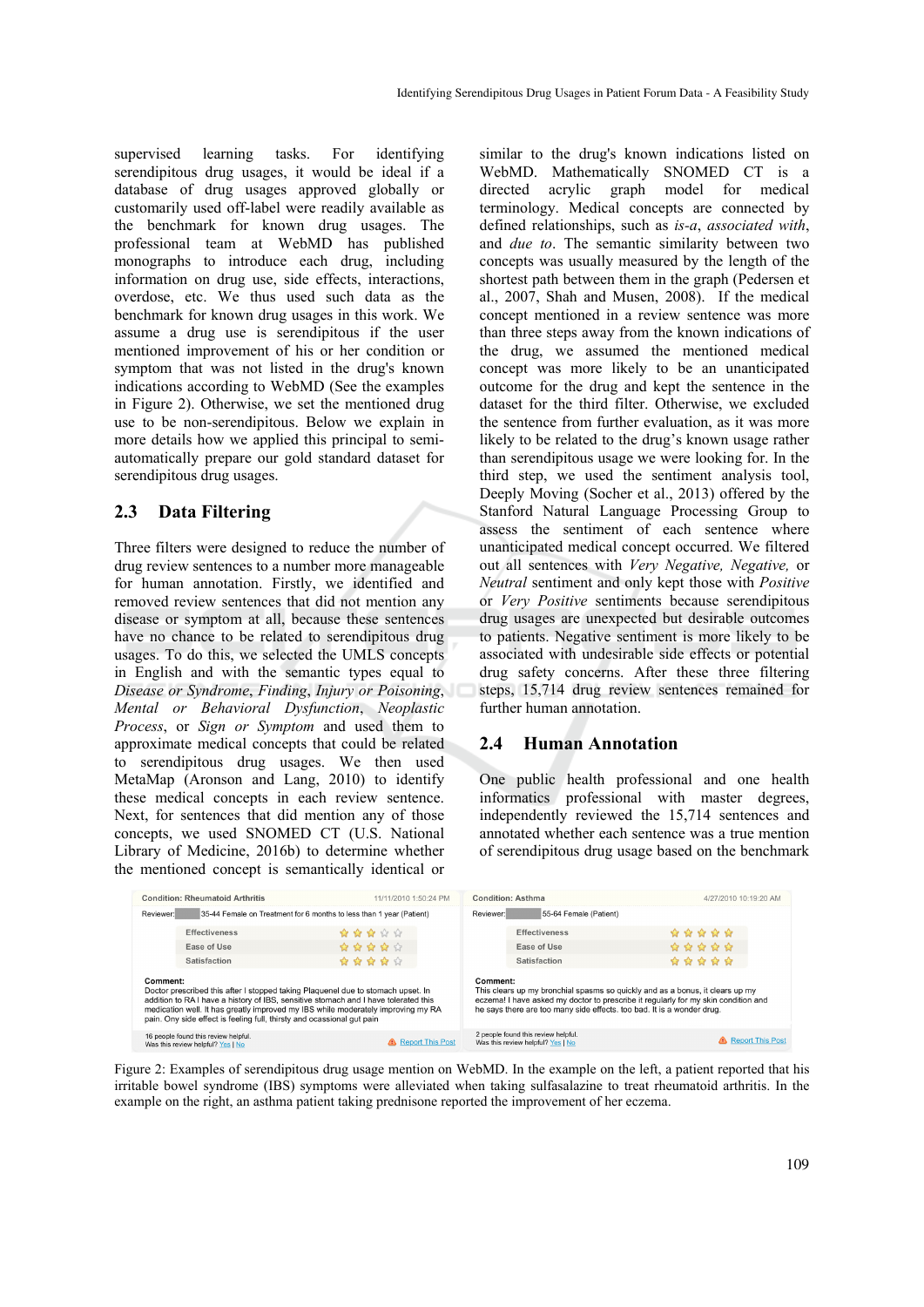dataset of known drug usages defined by WebMD. That is, they labeled a drug use to be serendipitous if the user mentioned an improved condition or symptom that was not listed in the drug's known indications according to WebMD. Otherwise, they assigned the mentioned drug use to be nonserendipitous. In case that the annotators did not agree with each other, they discussed and assigned a final label together. Six months later, the two professionals reviewed their annotation again to avoid possible human errors. In total, 447 or 2.8% of sentences were annotated to contain true serendipitous drug usage mentions, covering 97 drugs and 183 serendipitous drug usages. The rest 15,267 sentences were annotated to contain no serendipitous drug usage mentions. This dataset was used throughout the study as the gold standard dataset to train and evaluate various machine learning models.

#### **2.5 Feature Construction and Selection**

Feature construction and selection is an important part of data mining analysis, in which the data is processed and presented in a way understandable by machine learning algorithms. The original drug reviews downloaded from WebMD website come with 11 features, including patients' ratings of drug

effectiveness, ease of use, overall satisfaction, and the number of people who thought the review is helpful (See Table 1).

In the data-filtering step, we created four more features, which are (1) whether the sentence contains negation, (2) the UMLS semantic types of mentioned medical concepts; (3) the SNOMED CTbased semantic distance between a drug's known indication and the medical concept the user mentioned in a review sentence; (4) the sentiment score of the review sentence.

Prior knowledge in drug discovery and development also tells that some therapeutic areas, such as neurological disorders, bacteria infection, and cancers are more likely to have "dirty" drugs, which bind to many different molecular targets in human body, and tend to have a wide range of effects (Yao and Rzhetsky, 2008, Frantz, 2005, Pleyer and Greil, 2015). Therefore, drugs used in those therapeutic areas have higher chance to be repositioned. We manually selected 155 drug usages from those therapeutic areas and used them as binary features, which hopefully capture useful information and improve machine learning predictions of serendipitous drug usages.

We also adopted a commonly used text-mining

| Name                                                                                                     | Data Type   | <b>Source</b>    |  |  |  |  |  |
|----------------------------------------------------------------------------------------------------------|-------------|------------------|--|--|--|--|--|
| <b>Original Features obtained from the Patient Forum</b>                                                 |             |                  |  |  |  |  |  |
| User rating of effectiveness                                                                             | Numerical   | WebMD            |  |  |  |  |  |
| User rating of ease of use                                                                               | Numerical   | WebMD            |  |  |  |  |  |
| User rating of overall satisfaction                                                                      | Numerical   | WebMD            |  |  |  |  |  |
| Number of users who felt the review was helpful                                                          | Numerical   | WebMD            |  |  |  |  |  |
| Number of reviews for the drug                                                                           | Numerical   | WebMD            |  |  |  |  |  |
| The day of review                                                                                        | Categorical | WebMD            |  |  |  |  |  |
| The hour of review                                                                                       | Categorical | WebMD            |  |  |  |  |  |
| User's role (e.g., Patient, Caregiver)                                                                   | Categorical | WebMD            |  |  |  |  |  |
| User's gender                                                                                            | Categorical | WebMD            |  |  |  |  |  |
| User's age group                                                                                         | Categorical | WebMD            |  |  |  |  |  |
| The time on the drug (e.g., less than 1 month, 1 to 6 months, 6 months to 1 year)                        | Categorical | WebMD            |  |  |  |  |  |
| <b>Additional Features</b>                                                                               |             |                  |  |  |  |  |  |
| Whether the sentence contains negation                                                                   | Binary      | MetaMap          |  |  |  |  |  |
| Semantic types of medical concepts mentioned in the sentence                                             | Categorical | MetaMap          |  |  |  |  |  |
| Semantic distance between the mentioned medical concept and the drug's known<br>indications in SNOMED CT | Numerical   | <b>SNOMED</b>    |  |  |  |  |  |
| Sentiment score                                                                                          | Numerical   | Deeply Moving    |  |  |  |  |  |
| Therapeutic areas (155)                                                                                  | Binary      | Self-constructed |  |  |  |  |  |
| N-grams extracted from drug review sentences (177)                                                       | Binary      | Self-constructed |  |  |  |  |  |

|  |  |  |  | Table 1: List of the features constructed for the annotated datasets. |  |
|--|--|--|--|-----------------------------------------------------------------------|--|
|--|--|--|--|-----------------------------------------------------------------------|--|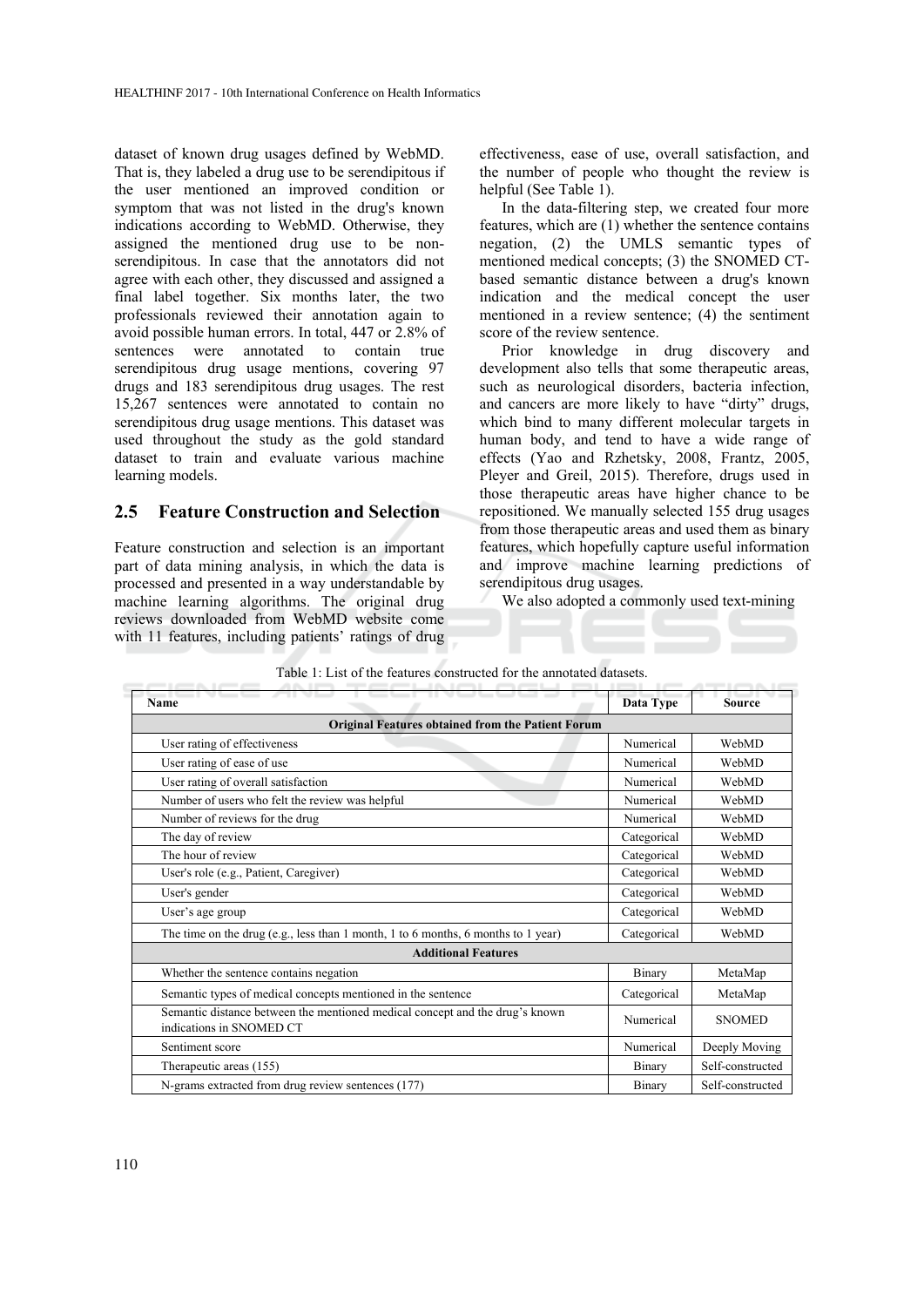method, n-gram (Fürnkranz, 1998), to generate more textual features. An *n*-gram is a contiguous sequence of *n* words from a given text and it captures the pattern about how people use word combination in their communication. We used the *tm* package in R (Feinerer and Hornik, 2012) to do this. After the steps of punctuation and stop words removal, word stemming, and rare words pruning, we extracted 3,264 unigrams, 10,064 bigrams, and 5,058 trigrams. For each *n*-gram, we calculated the information gain (Michalski et al., 2013) to assess its differentiating power between true and false classes in Weka (Hall et al., 2009). We excluded n-grams whose information gain equaled zero and kept 177 n-grams with positive information gain (namely 64 unigrams, 73 bigrams, and 40 trigrams) as additional textual features. In total, 347 features were constructed for the machine learning classification, as summarized in Table 1.

### **2.6 Data Preprocessing**

We normalized the data by linearly re-scaling all numerical features to the range of  $[-1, 1]$ . Such processing is necessary for support vector machine (SVM) to ensure no features dominate the classification just because of their order of magnitude, as SVM calculates the Euclidean distances between support vectors and the separation hyperplane in high-dimensional space (Ali and Smith-Miles, 2006). Then we split the 15,714 annotated sentences into training, validation, and test datasets, according to their post dates. Sixty percent of them, or 9,429 sentences posted between September 18, 2007 and December 07, 2010, were used as the training dataset to build machine learning models. Twenty percent of the data, or 3,142 sentences posted between December 08, 2010 and October 11, 2012 were used as the validation dataset to tune the model parameters. The remaining 20% of data, or 3,143 sentences that were posted between October 12, 2012 and March 26, 2015, were held as the independent test dataset. The proportion of serendipitous drug usages in the three datasets was between 2.0% and 3.2%. This arrangement is essential to pick up the models that could generalize on future and unseen data and minimize the bias led by overfitting, as the validation and test datasets occur temporally after the training dataset.

### **2.7 Machine Learning Models**

We selected three state-of-art machine learning

algorithms, namely SVM (Cortes and Vapnik, 1995), random forest (Breiman, 2001) and AdaBoost.M1 (Freund and Schapire, 1996) to build the prediction models. The implementation was based on Weka (version 3.7) (Hall et al., 2009) and LibSVM library (Chang and Lin, 2011). For SVM, we used the radial basis function (RBF) kernel and conducted grid search to find the optimal parameters including *C* and gamma ( $\gamma$ ). LibSVM is able to produce both probability estimates (Wu et al., 2004) and class labels as output. For random forest, we empirically set the number of trees to be 500 and iteratively searched for the optimal value for number of features. By default the prediction gives a probability estimate for each class. For AdaBoost.M1, we selected the decision tree built by C4.5 algorithm (Quinlan, 2014) as the weak learner and obtained the optimal value for number of iterations through iterative search. The Weka implementation of AdaBoost.M1 only provides class labels as prediction results. Our evaluation therefore is based on class label predictions from all three algorithms, without considering the probability estimates from SVM and random forest.

As the chance of finding a serendipitous drug usage (positive class) is rare and the vast majority of the drug reviews posted by users do not mention any serendipitous usages (negative class), we were facing an imbalanced dataset problem. Therefore, we used the oversampling technique (He and Garcia, 2009, Batuwita and Palade, 2010, Kotsiantis et al., 2006) to generate another training dataset where the proportion of positive class was increased from 2.8% to 20%. Afterward, we tried the same machine learning algorithms on the oversampled training dataset, and compared the prediction results side-byside with those from the original, imbalanced training dataset.

### **2.8 Evaluation**

We were cautious about choosing appropriate performance evaluation metrics because of the imbalanced dataset problem. Of commonly used metrics, accuracy is most vulnerable to imbalanced dataset since a model could achieve high accuracy simply by assigning all instances into the majority class. Instead we used a combination of three commonly used metrics, namely precision, recall, and area under the receiver operating characteristic curve (also known as AUC score) (Caruana and Niculescu-Mizil, 2004), to evaluate the performance of various prediction models on the independent test dataset. We also conducted 10-fold cross validation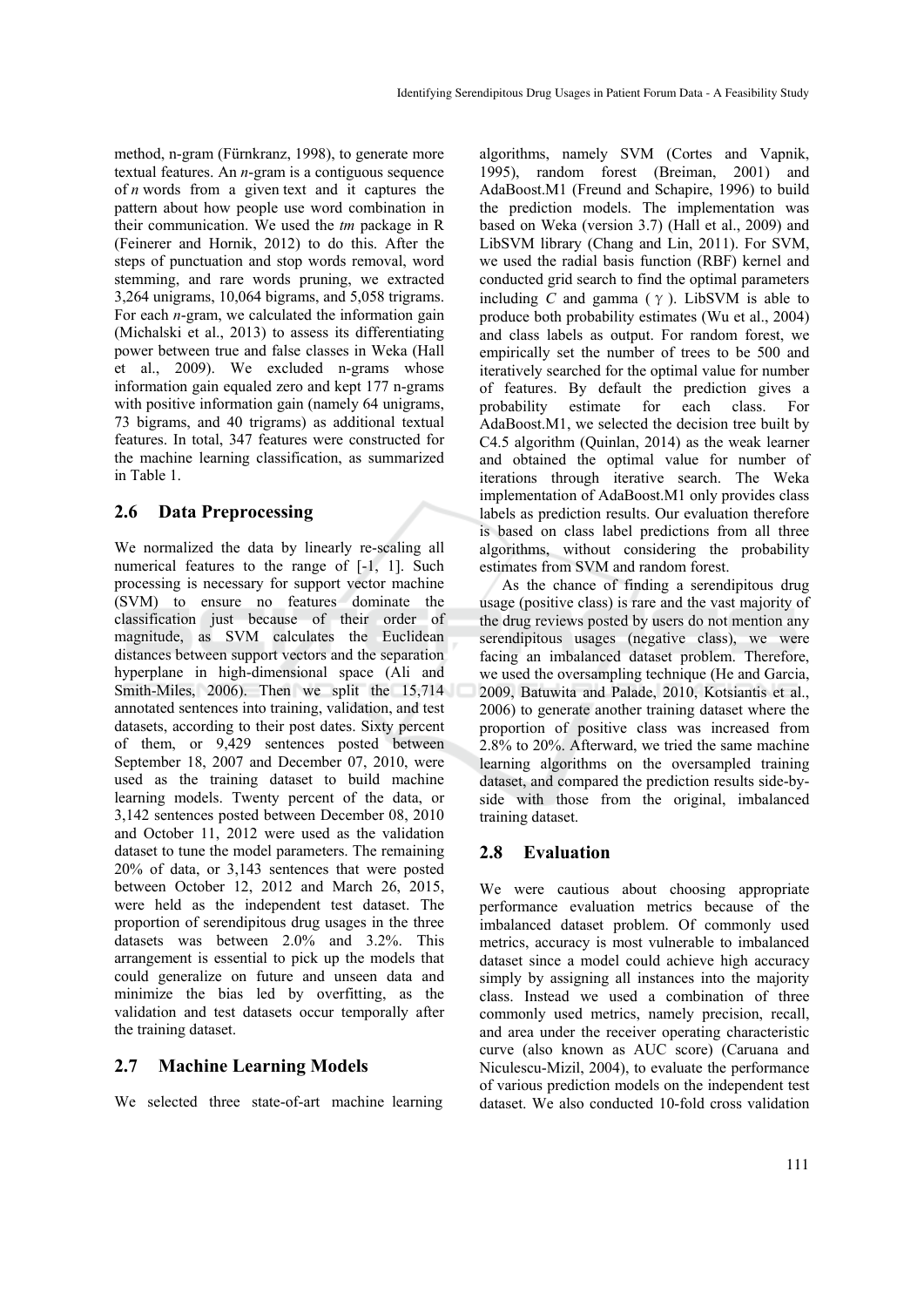by combining training, validation and testing datasets together, in order to compare our results directly with some other drug-repositioning studies.

In addition, we manually reviewed 10% of instances in the test dataset that were predicted to be serendipitous drug usages and searched through the scientific literature to check if these predictions based purely on machine learning methods can replicate the discoveries from biomedical scientific community, as another verification on whether machine learning methods alone can potentially predict completely new serendipitous drug usages.

All our data and scripts from this work will be made available to academic users upon request.

### **3 RESULTS**

#### **3.1 Parameter Tuning**

We used AUC score to tune the model parameters on the validation dataset. In case that the AUC scores of two models were really close, we chose the parameter and model that yielded higher precision. This is because end users (e.g., pharmaceutical scientist) are more sensitive to cases that were predicted to be the under-presented, rare events, which are serendipitous drug usages in this work, when they evaluate the performance of any kind of machine learning based predictive models. For SVM models, the optimal value of gamma  $(\gamma)$ , the width of RBF kernel was 0.001 without oversampling and 0.1 with oversampling. The optimal value of *C,*  which controls the trade-off between model complexity and ratio of misclassified instances, was equal to 380 without oversampling and 0.1 with oversampling. For random forest models, the number of features decides the maximum number of features used by each decision tree in the forest, which was found to be 243 without oversampling and 84 with oversampling at the best performance on validation dataset. For AdaBoost.M1, the number

of iterations specifies how many times the weak learner will be trained to minimize the training error. Its optimal value equaled 36 without oversampling and 58 with oversampling.

#### **3.2 Performance Metrics**

We evaluated the performance of six prediction models, namely SVM, random forest and AdaBoost.M1 with and without oversampling, on independent test dataset. The results were summarized in Table 2. The highest AUC score (0.937) was achieved from the AdaBoost.M1 model, whereas the lowest score (0.893) was from the SVM with oversampling. On the whole, AUC scores for all models were higher than 0.89, demonstrating the promise of machine learning models for identifying serendipitous drug usages from patient forums.

The precision of random forest and AdaBoost.M1 models with and without oversampling, and the SVM model without oversampling were between 0.758 and 0.857, with the highest precision achieved on the random forest model without oversampling. However, the precision for the SVM model with oversampling was 0.474, which was significantly lower than the other models. The recall of all models was less than 0.50. This means more than 50% of serendipitous usages were not identified. Obtaining either low recall or low precision remains a common challenge for making predictions from extremely imbalanced datasets like ours (He and Garcia, 2009). In many cases, it becomes a compromise depending on the application and the users' need. In our experiment, after we increased the proportion of the positive class to 20% by oversampling, the recall of SVM and random forest models increased slightly; but the precision and the AUC score decreased. Oversampling seemed ineffective on AdaBoost.M1 models. The AUC score, precision and recall for AdaBoost.M1 with oversampling all decreased,

|                              | <b>Test dataset</b> |                  |        | 10-fold cross validation |                  |        |  |  |  |
|------------------------------|---------------------|------------------|--------|--------------------------|------------------|--------|--|--|--|
| Model                        | <b>AUC</b>          | <b>Precision</b> | Recall | <b>AUC</b>               | <b>Precision</b> | Recall |  |  |  |
| <b>SVM</b>                   | 0.900               | 0.758            | 0.397  | 0.926                    | 0.817            | 0.539  |  |  |  |
| SVM - Oversampling           | 0.893               | 0.474            | 0.429  | 0.932                    | 0.470            | 0.620  |  |  |  |
| Random Forest                | 0.926               | 0.857            | 0.381  | 0.935                    | 0.840            | 0.506  |  |  |  |
| Random Forest - Oversampling | 0.915               | 0.781            | 0.397  | 0.944                    | 0.866            | 0.530  |  |  |  |
| AdaBoost.M1                  | 0.937               | 0.811            | 0.476  | 0.949                    | 0.791            | 0.575  |  |  |  |
| AdaBoost.M1 - Oversampling   | 0.934               | 0.800            | 0.444  | 0.950                    | 0.769            | 0.559  |  |  |  |

Table 2: Model performance in terms of precision, recall and AUC score.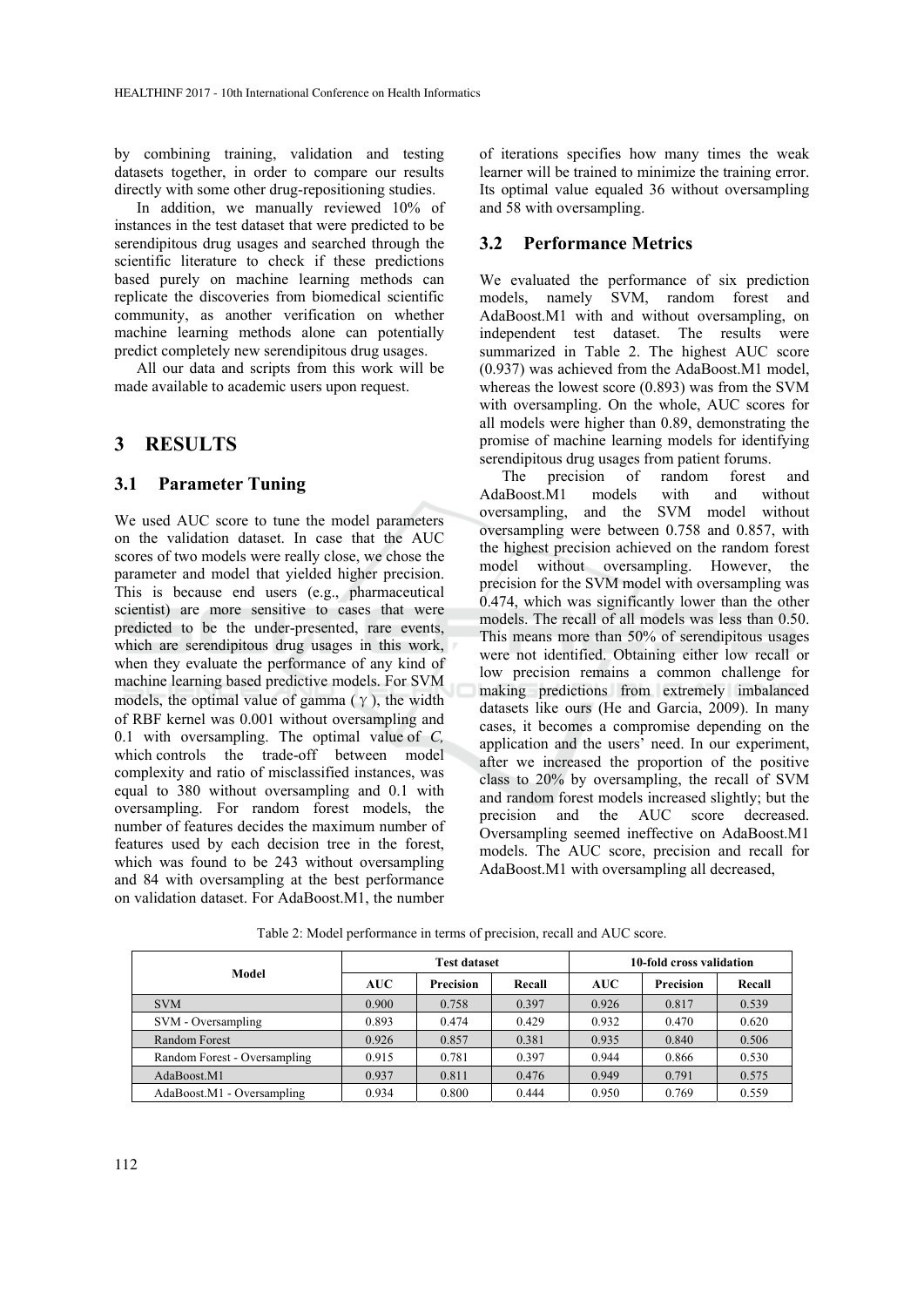compared to the metrics on AdaBoost.M1 models without oversampling. In the 10-fold cross validation experiment, both recall and AUC scores seemed to be better than what were observed on the independent test set. Our AUC scores were close to the same scores reported by the drug-repositioning algorithm of PREDICT (Gottlieb et al., 2011), which were also from a 10-fold cross validation.

### **3.3 Prediction Review**

For the 10% of instances in the test dataset that were predicted to be serendipitous drug usages, we conducted a literature and clinical trial search to provide a closer verification of our prediction models. Table 3 summarizes the analysis. We also presented the condensed evidences in literature and/or clinical trial below, for each instance.

#### **3.3.1 Metformin and Obesity**

A patient reported weight loss while taking metformin, a type 2 diabetes drug. Actually in the past two decades, metformin's effectiveness and safety for treating obesity in adult and child patients have been clinically examined in dozens of clinical trials and meta-analyses studies with promising results (Igel et al., 2016, Desilets et al., 2008, Paolisso et al., 1998, Peirson et al., 2014, McDonagh et al., 2014). According to the literature review by Igel et al. (2016), one possible explanation is that metformin could increase the body's insulin sensitivity, which helps obese patients (who typically develop resistance to insulin) to reduce their craving for carbohydrates and to reduce the glucose stored in their adipose tissue. Other explanations include that metformin may enhance energy metabolism by accelerating the phosphorylation of the AMP-activated protein kinase system, or it may cause appetite loss by correcting the sensitivity and resistance of leptin.

### **3.3.2 Painkiller and Depression**

When tramadol was taken for back pain, a patient found it also helpful with his depression and anxiety. Tramadol is an opioid medication, which have been long used for the psychotherapeutic benefits (Tenore, 2008). Tetsunaga et al. (2015) have demonstrated tramadol's efficacy in reducing

depression levels among lower back pain patients with depression in an 8-week clinical trial. The selfreported depression scale of patients in the tramadol group was 6.5 points lower than the control group. Similarly the combinatory therapy of acetaminophen and oxycodone, another painkiller, was reported by Stoll and Rueter (1999) to have antidepressant effect too.

#### **3.3.3 Bupropion and Obesity**

In the specific comment, the patient reported that Bupropion, an anti-depressant, helped him to lose weight. The weight loss effect of bupropion might be attributed to increased dopamine concentration in the brain, which leads to suppressed appetite and reduced food intake (Greenway et al., 2010). This serendipitous drug usage was also supported by several clinical trials (Gadde et al., 2001, Anderson et al., 2002, Jain et al., 2002).

#### **3.3.4 Ondansetron and Irritable Bowel Syndrome with Diarrhea**

Ondansetron is a medication for nausea and vomiting. Sometimes it causes the side effect of constipation in patients. Interestingly, this patient also had irritable bowel syndrome with diarrhea and thus ondansetron helped to regulate that. This serendipitous usage actually highlights the justification of personalized medicine and has been tested in a recent clinical trial (Garsed et al., 2014).

### **3.3.5 Desvenlafaxin and Lack of Energy**

In the last case, anti-depressant desvenlafaxine was reported to boost energy. Strictly speaking, lack of energy is not a disease but a symptom. With limited information on the patient's physical and psychological conditions before and after medication, it remains unclear whether the energy boost effect was due to changes in the neural system or was purely a natural reflection of more positive moods after the patient took the anti-depressant medicine. We did not find any scientific literature discussing the energy boost effect of desvenlafaxine. So this case could represent either a new serendipitous drug use or a promiscuous drug usage.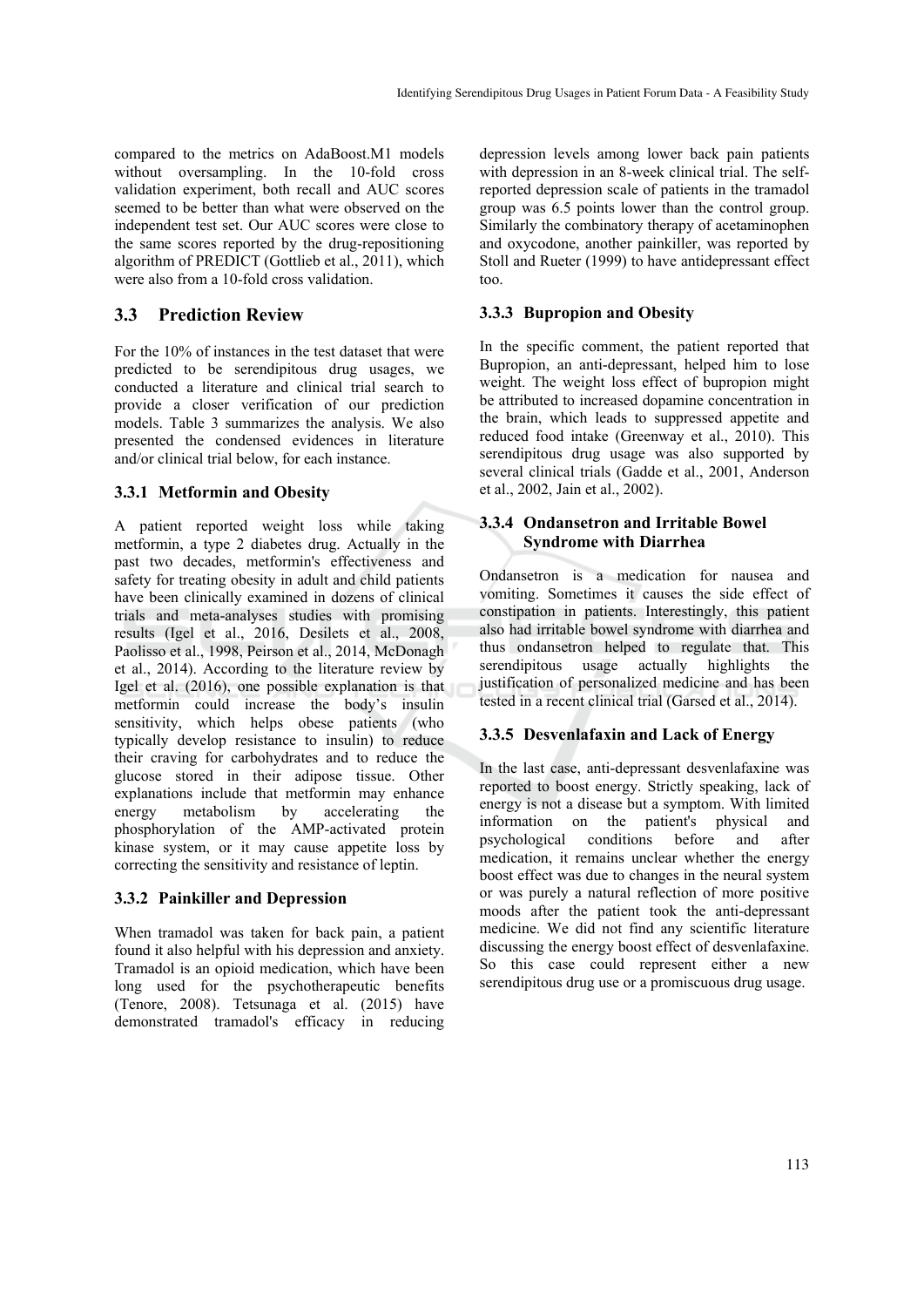| True positive examples         |                                                                             |                                                 |                                                                                                                                                                                             |             |                         |             |                 |                  |                   |                                                                                                              |
|--------------------------------|-----------------------------------------------------------------------------|-------------------------------------------------|---------------------------------------------------------------------------------------------------------------------------------------------------------------------------------------------|-------------|-------------------------|-------------|-----------------|------------------|-------------------|--------------------------------------------------------------------------------------------------------------|
| <b>Drug</b>                    | Known<br>indications                                                        | Serendipitous<br>usage                          | <b>Example</b>                                                                                                                                                                              | <b>NNS</b>  | <b>SVM-Oversampling</b> | È           | RF-Oversampling | Ada <sup>*</sup> | Ada-Oversampling* | Literature evidence                                                                                          |
| Metformin                      | Type 2<br>Diabetes<br>Mellitus,<br>Polycystic<br>Ovary<br>Syndrome,<br>etc. | Obesity                                         | I feel AWFUL most of the day,<br>but the <i>weight loss</i> is great.                                                                                                                       | X           | $\mathbf x$             | X           | X               | $\mathbf x$      | $\mathbf{x}$      | Igel et al.<br>(2016),<br>Desilets et<br>al. (2008),<br>Paolisso et<br>al. (1998)                            |
| Tramadol                       | Pain                                                                        | Depression,<br>anxiety                          | It also has helped with my<br>depression and anxiety.                                                                                                                                       | X           | X                       |             |                 | $\mathbf X$      | X                 | Tetsunaga et<br>al. $(2015)$                                                                                 |
| Acetaminophen<br>& oxycodone   | Pain                                                                        | Depression                                      | While taking for pain I have<br>also found it relieves my major<br>depression and actually gives<br>me the energy and a clear mind<br>to do things.                                         | $\mathbf x$ | X                       | X           |                 | $\mathbf x$      |                   | Stoll and<br>Rueter<br>(1999)                                                                                |
| Bupropion                      | Depression,<br>attention<br>$deficit \&$<br>hyperactivity<br>disorder       | Obesity                                         | I had energy and experienced<br>needed weight loss and was<br>very pleased, as I did not do<br>well on SSRI or SNRIs.                                                                       | X           | $\bf{X}$                |             | $\bar{X}$       | $\mathbf x$      | $\mathbf{x}$      | Greenway et<br>al. (2010),<br>Gadde et al.<br>(2001),<br>Anderson et<br>al. (2002),<br>Jain et al.<br>(2002) |
| Ondansetron                    | Vomiting                                                                    | Irritable<br>bowel<br>syndrome<br>with diarrhea | A lot of people have trouble<br>with the constipation that comes<br>with it, but since I have <b>IBS-D</b><br>(irritable bowel syndrome with<br>diarrhea), it has actually<br>regulated me. |             |                         |             |                 | X                | $\bf{X}$          | Garsed et al.<br>(2014)                                                                                      |
| Desvenlafaxine                 | Depression                                                                  | Lack of<br>energy                               | I have had a very positive mood<br>and <i>energy</i> change, while also<br>experiencing much less anxiety.                                                                                  | X           | $\mathbf X$             | $\mathbf x$ | $\mathbf X$     | $\mathbf X$      |                   |                                                                                                              |
| <b>False positive examples</b> |                                                                             |                                                 |                                                                                                                                                                                             |             |                         |             |                 |                  |                   |                                                                                                              |
| 5-HTP                          | Anxiety,<br>depression                                                      | Thyroid<br>Diseases,<br>Obesity                 | i have Hoshimitos thyroid<br><i>disease</i> <sup>**</sup> and keeping stress<br>levels down is extremely<br>important for many reasons but<br>also for weight loss.                         |             | $\mathbf X$             |             | $\mathbf X$     |                  |                   |                                                                                                              |
| Cyclobenzaprine                | Muscle<br>spasm                                                             | Pain                                            | While taking this medication for<br>neck stiffness and <i>pain</i> ; I<br>discovered it also helped with<br>other muscle spasms.                                                            |             | $\mathbf X$             |             |                 |                  |                   |                                                                                                              |

Table 3: Examples of serendipitous drug usages predicted by the models.

\*RF stands for random forest. Ada stands for AdaBoost.M1. "x" indicates the model recognized the example as a serendipitous usage. \*\*Hoshimitos thyroid disease was a typo. The correct spelling should be Hashimoto's Thyroiditis.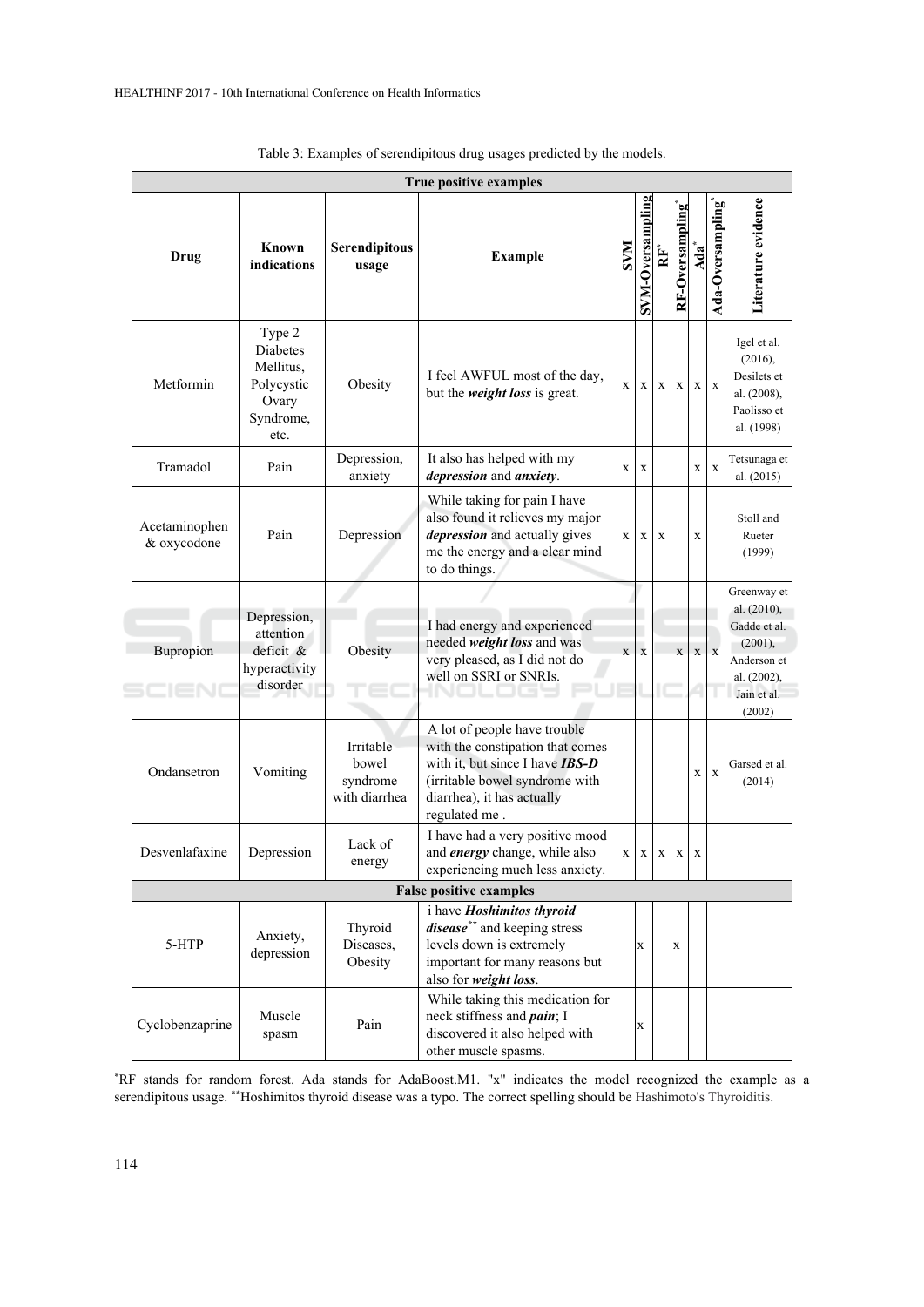#### **3.3.6 False Positive Predictions**

Besides the true positive examples, we also found two cases where some of our models made false positive predictions due to difficult language expression and terminology flaw. The first example is 5-HTP, an over-the-counter drug for anxiety and depression. One patient commented that stress relief brought by this drug was important to her Hashimito's thyroid disease and weight loss. Although Hashimoto's disease and weight loss were mentioned, the patient did not imply the 5-HTP can treat Hashimoto's disease or control weight. But SVM and random forest models with over-sampling became confused by the subtle semantic difference. In the second case, a patient taking cyclobenzaprine for neck stiffness and pain said the drug also helped with other muscle spasms. Pain, neck stiffness and muscle spasms are really close medical concepts. We found that this false positive prediction was actually due to imperfect terminology mapping.

### **4 DISCUSSION**

In this very first effort to identify serendipitous drug usages from online patient forum, we designed an entire computational pipeline. This feasibility study enabled us to thoroughly examine the technical hurdles in the entire workflow and answer the question if patient-reported medication outcome data on social media is worthwhile to explore for drug repositioning research. The best-performing model was built from AdaBoost.M1 method without oversampling, which had precision equal to 0.811, recall equal to 0.476 and AUC score equal to 0.937 on independent test data. The 10-fold cross validation results are also comparable to existing drug-repositioning method (Gottlieb et al., 2011). Therefore our confidence in applying machine learning methods to identify serendipitous drug usages from online patient forum data is increased. More specifically we have addressed the following tasks in this work:

Previously, there was no curated social media dataset available for the purpose of identifying serendipitous drug usages. We spent a considerable amount of time and effort to collect, filter and annotate 15,714 drug review sentences from the WebMD patient forum site. Two health professionals at master level annotated all the sentences independently and discussed on cases when disagreement occurred. They repeated this process six months later. If more resource available,

we would like to recruit a larger group of professionals to curate a larger and more reliable gold standard dataset. But the current annotated dataset is comprehensive enough for this work, as it covers not only easy instances, but also challenging ones for machine learning prediction, as shown in Table 3.

In addition, the drug reviews posted on patient forum are unstructured and informal human language prevalent with typographic errors and chat slangs, which need to be transformed to a representation of feature vectors before machine learning algorithms could comprehend. We used patients' demographic information, ratings of drug effectiveness, ease of use, and overall satisfaction from the patient forum. We calculated negation, semantic similarity between the unexpected medication outcome mentioned in a review sentence and the known drug indications based on SNOMED CT, and sentiment score of the review sentence. We also leveraged our known knowledge on dirty drugs, and extracted informative n-gram features based on information gain. The results from this feasibility study showed that these features are useful to predict serendipitous drug usages. For example, dirty drugs for neurological conditions did show up predominantly in the results. But these features seemed not sufficient to predict all serendipitous drug usages correctly. As shown in the false positive examples of Table 3, the n-grams such as *also*, *also help*, and *also for* were often associated with true serendipitous drug usages, but could occur in false positive cases too. Current medical terminology mapping tools (i.e., MetaMap) could be the performance-limiting step in cases like *pain* and *muscle spasm*, despite the close connection of these two concepts from the perspective of medicine. We will explore more sophisticated methods such as DNorm (Leaman et al., 2013), as well as additional methods of semantic similarity calculation as shown in (Pedersen et al., 2007, Sánchez et al., 2012) in future.

Thirdly, the data are extremely imbalanced between two classes (2.8% vs. 97.2%) because serendipitous drug usages are rare events by nature. Such imbalance inevitably impedes the performance of machine learning algorithms. We tried to increase the proportion of serendipitous usages in the training dataset to 20%, using the random oversampling method (He and Garcia, 2009). We have also tried two other methods, namely synthetic minority oversampling technique (Chawla et al., 2002) and undersampling (Kotsiantis et al., 2006), but their performance was inferior to that of random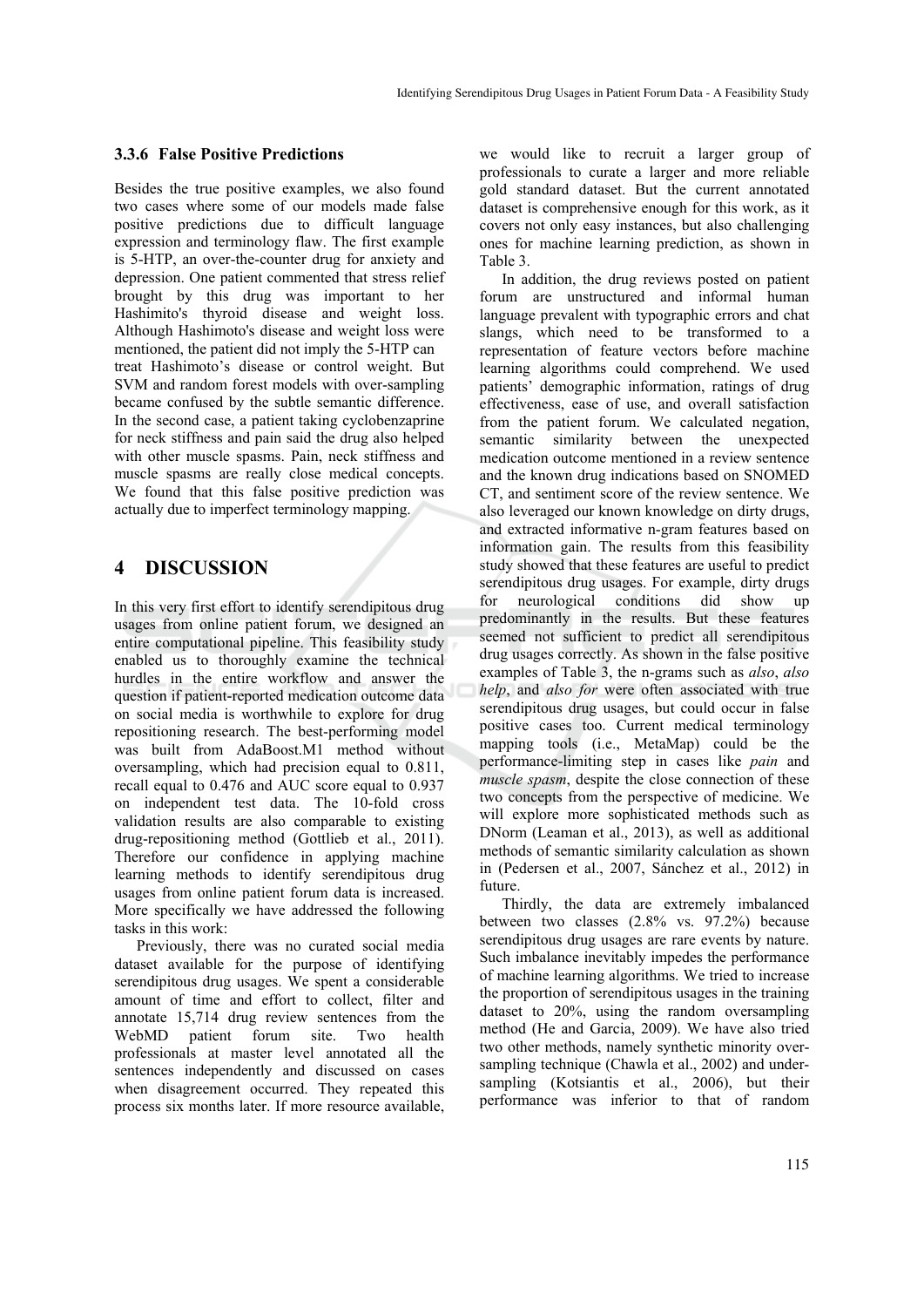oversampling and not shown here. More robust machine learning algorithms that are less sensitive to imbalanced data or robust sampling methods will be desirable to further improve serendipitous drug usage predictions.

Last but not least, we acknowledge that as an emerging data source, online patient forums have limitations too. Many patients who write drug reviews online lack of basic medical knowledge. Their description of the medication experience can be ambiguous, hyperbolic or inaccurate. Also important contextual information, such as coprescribed drugs, may be missed in the review. Without a comparison between an experiment group and a control group, serendipitous drug usages extracted from patient forums need to be further verified for drug repositioning opportunities by integrating with existing data sources, such as EHR and scientific literature.

## **5 CONCLUSIONS**

Drug repositioning is an important but not yet fully utilized strategy to improve the cost-effectiveness of medicine and to reduce the development time. The dawn of social media brings large volumes of patient-reported medication outcome data, and thus creates an urgent need to examine it for the purpose of drug repositioning. In this work, we collected, filtered, and annotated drug review comments posted on WebMD patient forum. We built an entire computational pipeline based state-of-art machine learning and text mining methods to mine serendipitous drug usages. Our models achieved AUC scores that are comparable to existing drug repositioning methods. Most instances that were predicted to be serendipitous drug usages are also supported by scientific literature. So machine learning approaches seem feasible to address this problem of looking for a needle in the haystack. More of our future efforts will be directed to develop more informative features, improve disease mapping accuracy, handle imbalanced data, and integrate findings from social media with other data sources, in order to build really functional drug-repositioning applications.

### **REFERENCES**

Ali, S. & Smith-Miles, K. A. Improved support vector machine generalization using normalized input space. *In: Proceedings of the 19th Australasian Joint*  *Conference on Artificial Intelligence*, 2006 Hobart, Australia. Springer, 362-371.

- Anderson, J. W., Greenway, F. L., Fujioka, K., Gadde, K. M., Mckenney, J. & O'neil, P. M. 2002. Bupropion SR Enhances Weight Loss: A 48-Week Double-Blind, Placebo-Controlled Trial. *Obesity Research,* 10**,** 633- 641.
- Andronis, C., Sharma, A., Virvilis, V., Deftereos, S. & Persidis, A. 2011. Literature mining, ontologies and information visualization for drug repurposing. *Briefings in Bioinformatics,* 12**,** 357-368.
- Aronson, A. R. & Lang, F.-M. 2010. An overview of MetaMap: historical perspective and recent advances. *Journal of the American Medical Informatics Association,* 17**,** 229-236.
- Ashburn, T. T. & Thor, K. B. 2004. Drug repositioning: identifying and developing new uses for existing drugs. *Nature Review Drug Discovery,* 3**,** 673-683.
- Batuwita, R. & Palade, V. Efficient resampling methods for training support vector machines with imbalanced datasets. *In: Proceedings of the International Joint Conference on Neural Networks (IJCNN)*, 2010 Barcelona, Spain. IEEE, 1-8.
- Breiman, L. 2001. Random forests. *Machine Learning,* 45**,** 5-32.
- Caruana, R. & Niculescu-Mizil, A. Data mining in metric space: an empirical analysis of supervised learning performance criteria. *In: Proceedings of the 10th ACM SIGKDD International Conference on Knowledge Discovery and Data Mining*, 2004 Seattle, WA, USA. ACM, 69-78.
- Chang, C. & Lin, C. 2011. LIBSVM: a library for support vector machines. *ACM Transactions on Intelligent Systems and Technology (TIST),* 2**,** 27.
- Chawla, N. V., Bowyer, K. W., Hall, L. O. & Kegelmeyer, W. P. 2002. SMOTE: synthetic minority oversampling technique. *Journal of Artificial Intelligence Research,* 16**,** 321-357.
- Cortes, C. & Vapnik, V. 1995. Support-vector networks. *Machine Learning,* 20**,** 273-297.
- Desilets, A. R., Dhakal-Karki, S. & Dunican, K. C. 2008. Role of metformin for weight management in patients without type 2 diabetes. *Annals of Pharmacotherapy,* 42**,** 817-826.
- Dudley, J. T., Deshpande, T. & Butte, A. J. 2011. Exploiting drug–disease relationships for computational drug repositioning. *Briefings in Bioinformatics,* 12**,** 303-311.
- Feinerer, I. & Hornik, K. 2012. tm: text mining package. *R package version 0.5-7.1*.
- Frantz, S. 2005. Drug discovery: playing dirty. *Nature,* 437**,** 942-943.
- Freund, Y. & Schapire, R. E. Experiments with a new boosting algorithm. *In: Proceedings of the 13th International Conference on Machine Learning*, 1996 Bari, Italy. 148-156.
- Fürnkranz, J. 1998. A study using n-gram features for text categorization. *Austrian Research Institute for Artifical Intelligence,* 3**,** 1-10.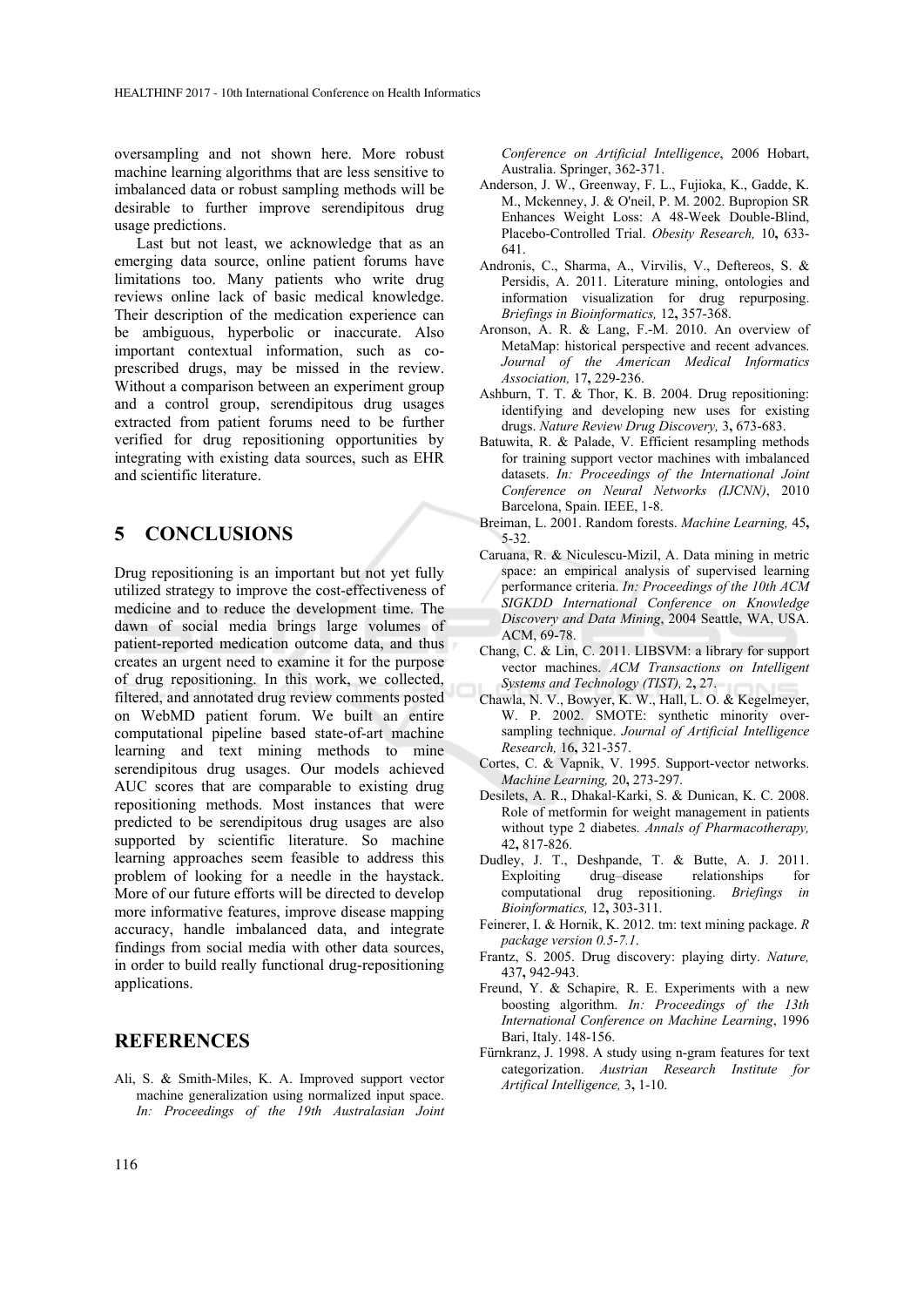- Gadde, K. M., Parker, C. B., Maner, L. G., Wagner, H. R., Logue, E. J., Drezner, M. K. & Krishnan, K. R. R. 2001. Bupropion for weight loss: an investigation of efficacy and tolerability in overweight and obese women. *Obesity Research,* 9**,** 544-551.
- Garsed, K., Chernova, J., Hastings, M., Lam, C., Marciani, L., Singh, G., Henry, A., Hall, I., Whorwell, P. & Spiller, R. 2014. A randomised trial of ondansetron for the treatment of irritable bowel syndrome with diarrhoea. *Gut,* 63**,** 1617-1625.
- Gottlieb, A., Stein, G. Y., Ruppin, E. & Sharan, R. 2011. PREDICT: a method for inferring novel drug indications with application to personalized medicine. *Molecular Systems Biology,* 7**,** 496.
- Greenway, F. L., Fujioka, K., Plodkowski, R. A., Mudaliar, S., Guttadauria, M., Erickson, J., Kim, D. D., Dunayevich, E. & Group, C.-I. S. 2010. Effect of naltrexone plus bupropion on weight loss in overweight and obese adults (COR-I): a multicentre, randomised, double-blind, placebo-controlled, phase 3 trial. *The Lancet,* 376**,** 595-605.
- Hall, M., Frank, E., Holmes, G., Pfahringer, B., Reutemann, P. & Witten, I. H. 2009. The WEKA data mining software: an update. *ACM SIGKDD explorations newsletter,* 11**,** 10-18.
- He, H. & Garcia, E. A. 2009. Learning from imbalanced data. *IEEE Transactions on Knowledge and Data Engineering,* 21**,** 1263-1284.
- Hu, G. & Agarwal, P. 2009. Human disease-drug network based on genomic expression profiles. *PLoS ONE,* 4**,** e6536.
- Igel, L. I., Sinha, A., Saunders, K. H., Apovian, C. M., Vojta, D. & Aronne, L. J. 2016. Metformin: an old therapy that deserves a new indication for the treatment of obesity. *Current Atherosclerosis Reports,* 18**,** 1-8.
- Jain, A. K., Kaplan, R. A., Gadde, K. M., Wadden, T. A., Allison, D. B., Brewer, E. R., Leadbetter, R. A., Richard, N., Haight, B. & Jamerson, B. D. 2002. Bupropion SR vs. placebo for weight loss in obese patients with depressive symptoms. *Obesity Research,* 10**,** 1049-1056.
- Jensen, P. B., Jensen, L. J. & Brunak, S. 2012. Mining electronic health records: towards better research applications and clinical care. *Nature Reviews Genetics,* 13**,** 395-405.
- Keiser, M. J., Setola, V., Irwin, J. J., Laggner, C., Abbas, A., Hufeisen, S. J., Jensen, N. H., Kuijer, M. B., Matos, R. C., Tran, T. B., Whaley, R., Glennon, R. A., Hert, J., Thomas, K. L. H., Edwards, D. D., Shoichet, B. K. & Roth, B. L. 2009. Predicting new molecular targets for known drugs. *Nature,* 462**,** 175-181.
- Khatri, P., Roedder, S., Kimura, N., De Vusser, K., Morgan, A. A., Gong, Y., Fischbein, M. P., Robbins, R. C., Naesens, M., Butte, A. J. & Sarwal, M. M. 2013. A common rejection module (CRM) for acute rejection across multiple organs identifies novel therapeutics for organ transplantation. *The Journal of Experimental Medicine,* 210**,** 2205-2221.
- Knezevic, M. Z., Bivolarevic, I. C., Peric, T. S. & Jankovic, S. M. 2011. Using Facebook to increase spontaneous reporting of adverse drug reactions. *Drug Safety,* 34**,** 351-352.
- Kotsiantis, S., Kanellopoulos, D. & Pintelas, P. 2006. Handling imbalanced datasets: A review. *GESTS International Transactions on Computer Science and Engineering,* 30**,** 25-36.
- Leaman, R., Doğan, R. I. & Lu, Z. 2013. DNorm: disease name normalization with pairwise learning to rank. *Bioinformatics,* 29**,** 2909-2917.
- Manning, C. D., Surdeanu, M., Bauer, J., Finkel, J. R., Bethard, S. & Mcclosky, D. The Stanford CoreNLP natural language processing toolkit. *In: The 52nd Annual Meeting of the Association for Computational Linguistics: System Demonstrations*, 2014 Baltimore, MD, USA. 55-60.
- Mcdonagh, M. S., Selph, S., Ozpinar, A. & Foley, C. 2014. Systematic review of the benefits and risks of metformin in treating obesity in children aged 18 years and younger. *JAMA Pediatrics,* 168**,** 178-184.
- Michalski, R. S., Carbonell, J. G. & Mitchell, T. M. 2013. *Machine learning: An artificial intelligence approach*, Springer Science & Business Media.
- Paolisso, G., Amato, L., Eccellente, R., Gambardella, A., Tagliamonte, M. R., Varricchio, G., Carella, C., Giugliano, D. & D'onofrio, F. 1998. Effect of metformin on food intake in obese subjects. *European Journal of Clinical Investigation,* 28**,** 441-446.
- Pedersen, T., Pakhomov, S. V. S., Patwardhan, S. & Chute, C. G. 2007. Measures of semantic similarity and relatedness in the biomedical domain. *Journal of Biomedical Informatics,* 40**,** 288-299.
- Peirson, L., Douketis, J., Ciliska, D., Fitzpatrick-Lewis, D., Ali, M. U. & Raina, P. 2014. Treatment for overweight and obesity in adult populations: a systematic review and meta-analysis. *CMAJ Open,* 2**,** E306-E317.
- Pleyer, L. & Greil, R. 2015. Digging deep into "dirty" drugs–modulation of the methylation machinery. *Drug Metabolism Reviews,* 47**,** 252-279.
- Powell, G. E., Seifert, H. A., Reblin, T., Burstein, P. J., Blowers, J., Menius, J. A., Painter, J. L., Thomas, M., Pierce, C. E., Rodriguez, H. W., Brownstein, J. S., Freifeld, C. C., Bell, H. G. & Dasgupta, N. 2016. Social media listening for routine post-marketing safety surveillance. *Drug Safety,* 39**,** 443-454.
- Quinlan, J. R. 2014. *C4.5: programs for machine learning*, Elsevier.
- Ru, B., Harris, K. & Yao, L. A Content Analysis of Patient-Reported Medication Outcomes on Social Media. *In: Proceedings of IEEE 15th International Conference on Data Mining Workshops*, 2015 Atlantic City, NJ, USA. IEEE, 472-479.
- Sánchez, D., Batet, M., Isern, D. & Valls, A. 2012. Ontology-based semantic similarity: A new featurebased approach. *Expert Systems with Applications,* 39**,** 7718-7728.
- Sanseau, P., Agarwal, P., Barnes, M. R., Pastinen, T., Richards, J. B., Cardon, L. R. & Mooser, V. 2012. Use